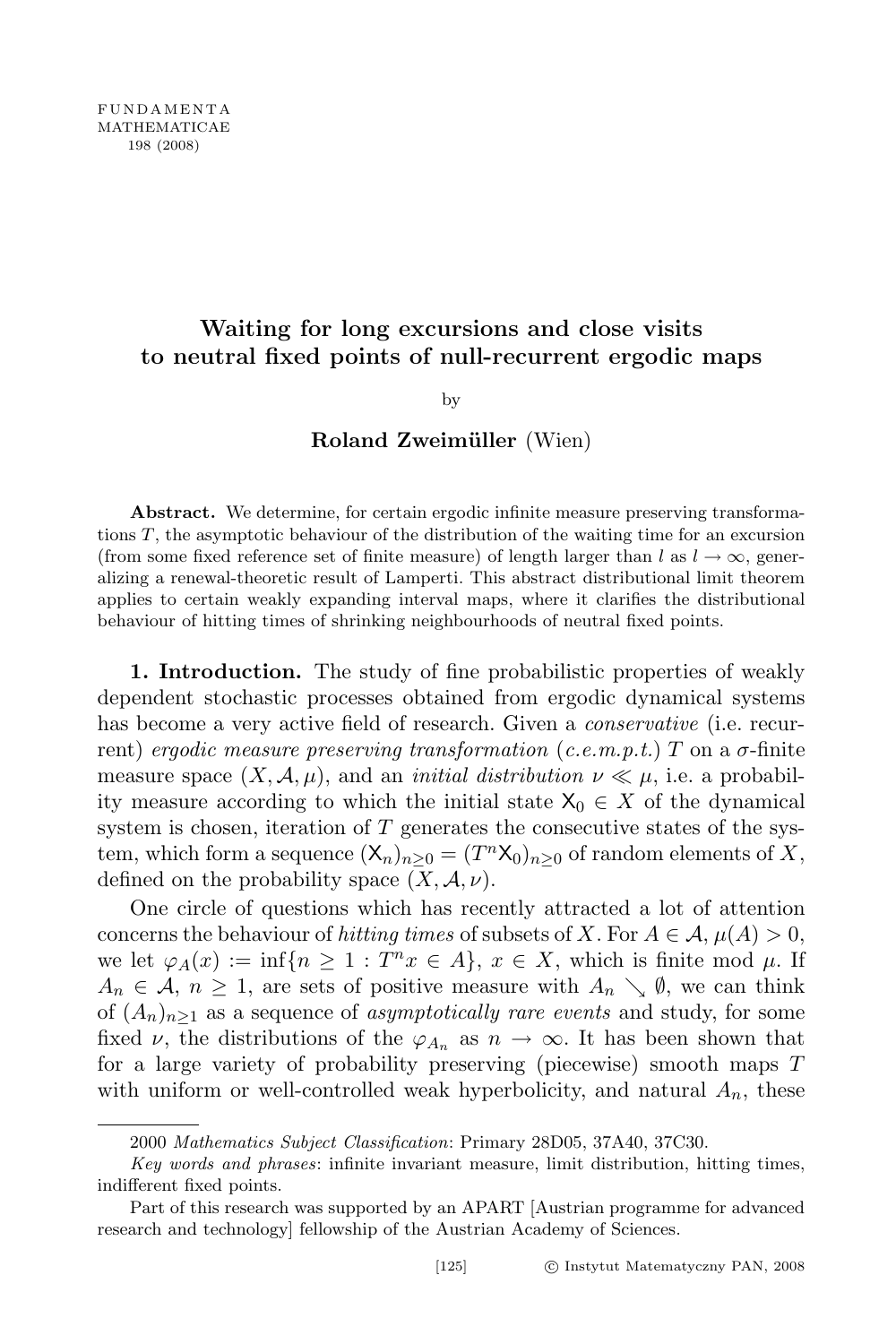126 R. Zweimüller

hitting-time distributions do converge to the expected limit, that is, to an exponential distribution. (And in fact the hitting-time processes often tend to a Poisson process.) Relevant references include [GS], [CC], [AG], [Hi] and [KL], but this list is far from exhaustive.

Some prominent families of transformations, parametrized according to the precise degree of weak hyberbolicity, exhibit a dramatic change of stochastic behaviour when we pass from the domain of invariant probabilities (the positively recurrent situation) to the regime of conservative infinite invariant measures (the null-recurrent case) in parameter space. For a prototypical example, consider maps  $T : [0,1] \to [0,1]$  which are piecewise  $\mathcal{C}^2$ with two full branches and uniformly expanding except for an indifferent fixed point at  $x = 0$ , e.g.

(1.1) 
$$
Tx := \begin{cases} x + 2^{p}x^{p+1} & \text{for } x \in (0, 1/2), \\ 2x - 1 & \text{for } x \in (1/2, 1), \end{cases}
$$

where  $p > 0$  is the aforementioned parameter determining essential features of the processes  $(X_n)_{n>0}$  generated by T. These T always possess a unique (up to a constant factor) conservative ergodic (even exact) invariant measure  $\mu \ll \lambda$ , where  $\lambda$  denotes Lebesgue measure. For  $p < 1$  it is finite, thus leading to an interesting family of weakly hyperbolic probability preserving systems which has been the object of intense study (see, for example, [Yo], [Sa], or [Go]). For  $p \geq 1$ , however, the measure  $\mu$  is infinite, and we enter the null-recurrent world of infinite ergodic theory. Here, too, maps like  $(1.1)$  constitute a basic class of well-studied examples (see e.g.  $[A0]-[A2]$ , [T1]–[T4], or [Z1], [Z2]). While various basic results from standard (finite) ergodic theory cease to hold (most notably the pointwise ergodic theorem with constant normalizations, cf. Section 2.4 of  $[A0]$ , some properties of positively recurrent maps survive, in a weak sense, at the threshold parameter  $p = 1$  where the measure "has just become infinite". For example, there is a weak law of large numbers for  $p = 1$ , but not for any  $p > 1$  (cf. [A1],  $[ATZ]$ ,  $[T3]$  and  $[TZ]$ ).

Another instance of a finite-measure result surviving the transition from  $p < 1$  to  $p = 1$  has been explored in [CGS], [CG] and [CI]: Consider, for T as in (1.1), the family of intervals  $A_{\varepsilon} := [0, \varepsilon]$  containing the neutral point  $x = 0$ , which shrink to zero as  $\varepsilon \searrow 0$ . While  $\lambda(A_{\varepsilon}) \to 0$ , these sets can, for  $p \geq 1$ , no longer be regarded as asymptotically rare events in the sense of our dynamical system, since, on the contrary,  $\mu(A_{\varepsilon}) = \infty$  and  $\mu(A_{\varepsilon}^{\rm c}) < \infty$  for all  $\varepsilon$ . (See [BZ] for really rare events.) Nevertheless, in the  $p = 1$  boundary case, the hitting-time distributions to these sets converge, when suitably normalized, to an exponential law: According to Theorem 5 of [CG] or Theorem 3.3 of [CI], we have, writing  $\tau_{\varepsilon} := \varphi_{[0,\varepsilon]}$  and  $Y := (1/2, 1)$ ,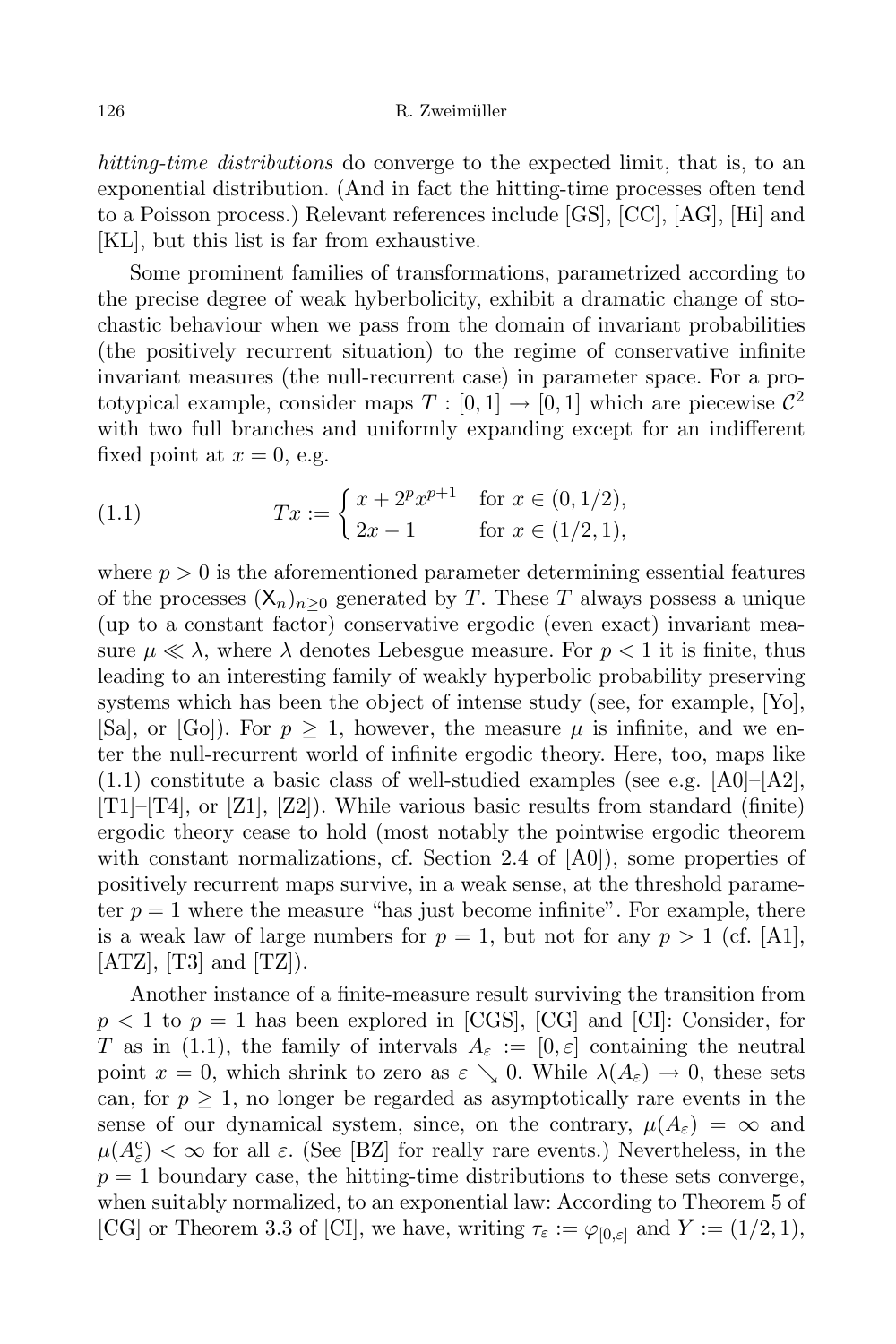(1.2) 
$$
\frac{1}{\int_Y \tau_{\varepsilon} d\mu_Y} \cdot \tau_{\varepsilon} \stackrel{\nu}{\Rightarrow} \mathcal{E} \quad \text{as } \varepsilon \searrow 0,
$$

for  $\nu = \lambda$  or  $\nu = \mu_Y$ . Here  $\mu_Y(M) := \mu(Y \cap M) / \mu(Y)$  is the conditional measure on Y, the symbol  $\stackrel{\nu}{\Rightarrow}$  indicates distributional convergence with respect to the initial distribution  $\nu$ , and  $\mathcal E$  denotes an exponentially distributed random variable, i.e. (1.2) means that for all  $t > 0$ ,  $\nu(\{(\int_Y \tau_\varepsilon d\mu_Y)^{-1} \cdot \tau_\varepsilon$  $\leq t\}) \to 1-e^{-t}$  as  $\varepsilon \searrow 0$ . (And it is not hard to see that the normalizing factor is of order  $\varepsilon \log \varepsilon$  as  $\varepsilon \searrow 0$ .) The usual exponential limit law for the hitting-time distributions thus persists at  $p = 1$ , illustrating once again the amazing robustness of this phenomenon.

To the best of my knowledge, no information for the case  $p > 1$  of "seriously infinite" measures is available so far. The abstract distributional limit theorem of the present paper enables us to clarify the asymptotic behaviour of the hitting-time distributions of the sets  $[0, \varepsilon]$  in this case. We will, in particular, show that for T as in  $(1.1)$ , with  $p > 1$ ,

(1.3) 
$$
p(2\varepsilon)^p \cdot \tau_{\varepsilon} \stackrel{\nu}{\Rightarrow} \mathcal{J}_{1/p} \quad \text{as } \varepsilon \searrow 0,
$$

for any probability measure  $\nu \ll \lambda$ . Here we let  $\mathcal{J}_{\alpha}, \alpha \in [0,1)$ , denote random variables taking values in  $[0, \infty)$ , with distributions characterized by the following recursion formulae for their moments (where, by convention,  $\mathbb{E}[\mathcal{J}_{\alpha}^0]:=1)$ :

(1.4) 
$$
\mathbb{E}[\mathcal{J}_{\alpha}^r] = \alpha \sum_{j=0}^{r-1} {r \choose j} \frac{\mathbb{E}[\mathcal{J}_{\alpha}^j]}{r-j-\alpha} \quad \text{for } r \ge 1.
$$

In particular,  $\mathcal{J}_0 = 0$ , and generally  $\mathbb{E}[\mathcal{J}_\alpha] = \alpha/(1 - \alpha)$  and  $\text{Var}[\mathcal{J}_\alpha] =$  $\alpha/[(2-\alpha)(1-\alpha)^2]$ . Regrettably, no explicit expression for the densities of these distributions is available, but partial information, stated in terms of  $\mathcal{H}_{\alpha} := \mathcal{J}_{\alpha} + 1$ , can be found in [La]. From the same paper one can also infer that the Laplace transforms are given by

(1.5) 
$$
\widehat{J}_{\alpha}(s) := \mathbb{E}[e^{-s\mathcal{J}_{\alpha}}] = \frac{1}{e^{-s} + s\int_{0}^{1} y^{-\alpha} e^{-sy} dy}, \quad s > 0.
$$

We will approach the above question about close visits by slightly shifting our perspective. Instead of chasing small sets, we fix one good reference set Y of finite measure, disjoint from the target sets A, in such a way that hitting a small set  $A$  is equivalent to staying away from  $Y$  for a long time. This transforms our original question about hitting times into one about asymptotic distributions of waiting times for long excursions from  $Y$ . In Sections 2 and 3 to follow, we formulate and prove an abstract distributional limit theorem for such waiting times. In Section 4 we use this result to answer the hitting-time question for interval maps.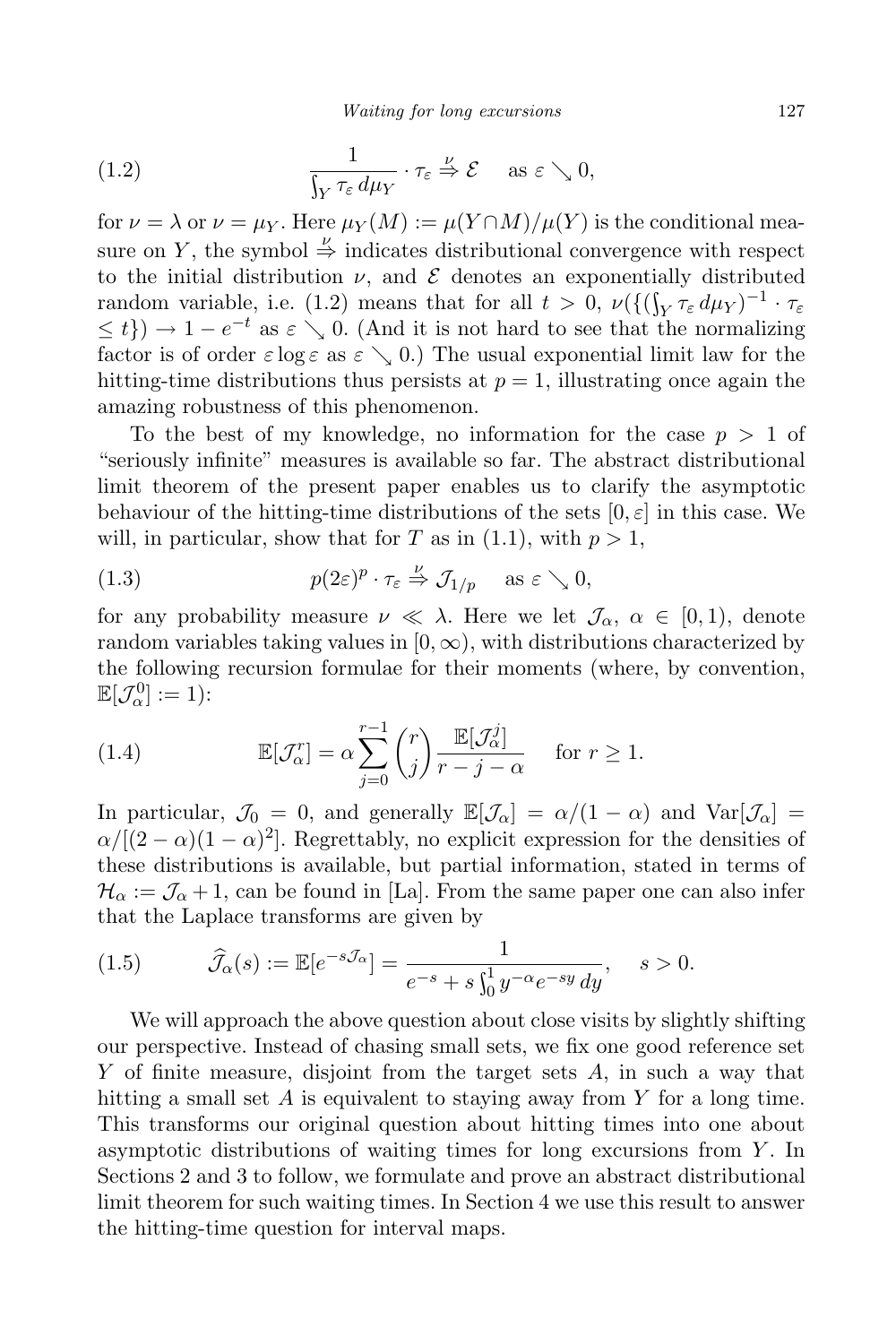2. Long excursions from good reference sets. We recall some basic concepts: A measurable function  $a:(L,\infty) \to (0,\infty)$  is regularly varying of index  $\varrho \in \mathbb{R}$  at infinity, written  $a \in \mathcal{R}_{\varrho}$ , if  $a(ct)/a(t) \to c^{\varrho}$  as  $t \to \infty$  for any  $c > 0$ , and we shall interpret sequences  $(a_n)_{n>0}$  as functions on  $\mathbb{R}_+$  via  $t \mapsto a_{[t]}$ . Slow variation means regular variation of index 0. Moreover,  $\mathcal{R}_{\varrho}(0)$ is the family of functions  $r:(0,\delta) \to \mathbb{R}_+$  regularly varying of index  $\rho$  at zero (same condition as above, but for  $t \searrow 0$ ). For background information we refer to Chapter 1 of [BGT]. Throughout we use the efficient convention that for  $a_n, b_n \geq 0$  and  $\vartheta \in [0, \infty), a_n \sim \vartheta \cdot b_n$  as  $n \to \infty$  means  $\lim_{n \to \infty} a_n/b_n =$  $\vartheta$ , even in case  $\vartheta = 0$ . An analogous convention applies to  $f(s) \sim \vartheta \cdot g(s)$ as  $s \searrow 0$ . We will repeatedly use Karamata's Tauberian theorem (KTT) for Laplace transforms and the monotone density theorem, in the versions provided by Proposition 3.2 and Lemma 3.1 of [TZ].

Strong distributional convergence  $R_n \stackrel{\mathcal{L}(\mu)}{\Longrightarrow} R$  of a sequence  $(R_n)_{n\geq 1}$  of real-valued measurable functions on the  $\sigma$ -finite space  $(X, \mathcal{A}, \mu)$  means distributional convergence  $R_n \stackrel{\nu}{\Rightarrow} R$  with respect to all probability measures  $\nu \ll \mu$ . Similarly,  $R_n \stackrel{\mu}{\rightarrow} R$  means convergence in measure,  $R_n \stackrel{\nu}{\rightarrow} R$ , for all normalized  $\nu \ll \mu$ .

Let T be a c.e.m.p.t. on  $(X, \mathcal{A}, \mu)$ . Its transfer operator  $\hat{T}: L_1(\mu) \rightarrow$  $L_1(\mu)$  describes the evolution of probability densities under T, that is,  $Tu := d(\nu \circ T^{-1})/d\mu$ , where  $\nu$  has density u with respect to  $\mu$ . Equivalently,  $\int_X (g \circ T) \cdot u \, d\mu = \int_X g \cdot Tu \, d\mu$  for all  $u \in L_1(\mu)$  and  $g \in L_\infty(\mu)$ . The operator  $\widehat{T}$  naturally extends to  $\{u : X \to [0, \infty) \}$  measurable  $\mathcal{A}\}.$ 

For  $Y \in \mathcal{A}$  with  $\mu(Y) > 0$  the *first entrance time* or *hitting time* of Y is  $\varphi_Y(x) := \min\{n \geq 1 : T^n x \in Y\}$ ,  $x \in X$ , and we define  $T_Y x := T^{\varphi_Y(x)} x$ ,  $x \in X$ . The restricted measure  $\mu|_{Y \cap A}$  is invariant under the first return map, that is,  $T_Y$  restricted to Y. In other words,  $1_Y = \sum_{k \geq 1} \hat{T}^k 1_{Y \cap \{\varphi = k\}}$ a.e. If  $\mu(Y) < \infty$ , then the *first return time*, i.e.  $\varphi_Y$  restricted to Y, can be regarded as a random variable on the probability space  $(Y, Y \cap A, \mu_Y)$ . Assuming that  $Y$  is a suitable reference set (to be explained below), the asymptotic behaviour of its return distribution, i.e. that of the (first) return probabilities  $f_k(Y) := \mu_Y(Y \cap {\varphi_Y = k}),$  is an important characteristic governing the probabilistic properties of the system. For distributional limit theorems regular variation of the tail probabilities

$$
q_n(Y) := \sum_{k>n} f_k(Y) = \mu_Y(Y \cap {\varphi_Y > n}),
$$

or the wandering rate of Y given by

$$
w_N(Y) := \mu(Y) \sum_{n=0}^{N-1} q_n(Y) = \mu(Y^N),
$$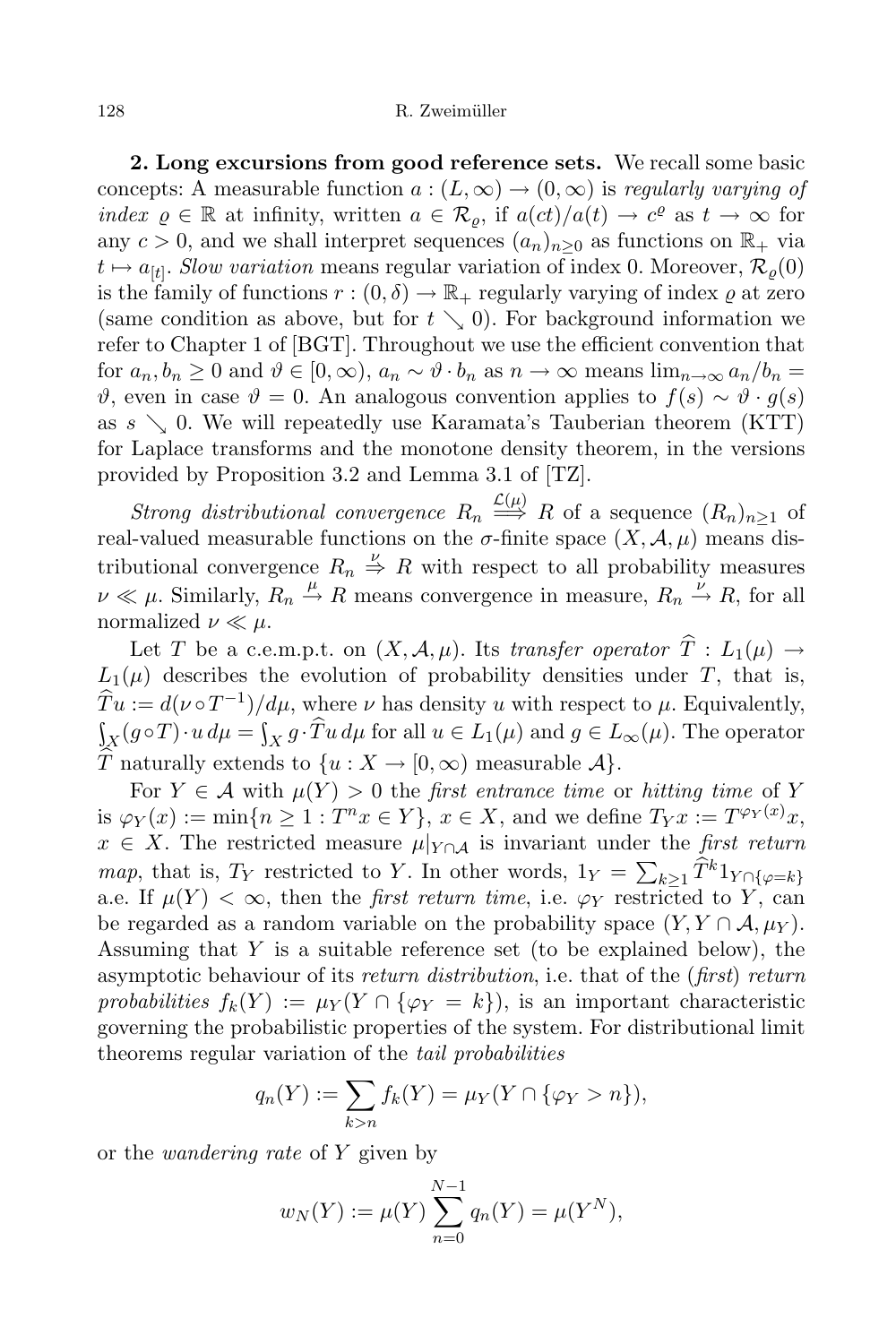where  $Y^N := \bigcup_{n=0}^{N-1} T^{-n} Y, N \geq 1$ , is essential. Note that  $Y^N = \bigcup_{n=0}^{N-1} Y_n$ (disjoint), where (as in [TZ], [Z4]) we let

(2.1) 
$$
Y_0 := Y
$$
,  $Y_n := Y^c \cap {\varphi_Y = n}$ ,  $n \ge 1$ .

The following theorem is the abstract core of the present paper. It will be established via the renewal-theoretic approach developed in [T3], [TZ], and [Z4]. Condition (2.3), which formalizes what a good reference set is in this context, is a slightly stronger version of the basic condition used in [Z4]. Via (2.4) we also impose a variant of the sweeping condition used there (in the Darling–Kac theorem).

For  $Y \in \mathcal{A}$  and  $l \geq 1$ , we let  $\mathbf{J}_l(Y)(x)$ ,  $x \in X$ , denote the time at which the first excursion from  $Y$  of length larger than or equal to  $l$  starts,

(2.2) 
$$
\mathbf{J}_l(Y)(x) := \inf \{ n \ge 0 : T^n x \in Y^c \cap \{ \varphi_Y \ge l \} \}.
$$

THEOREM 1 (Waiting for long excursions from sets with compact first returns). Let T be a c.e.m.p.t. on the  $\sigma$ -finite measure space  $(X, \mathcal{A}, \mu)$ , and assume that  $Y \in \mathcal{A}, 0 \lt \mu(Y) \lt \infty$ , is such that the family of probability densities

$$
(2.3) \quad \mathfrak{H}''_Y := \left\{ \frac{\widetilde{T}^k 1_{Y \cap \{\varphi = k\}}}{\mu(Y) f_k(Y)} : k \ge 1, \ f_k(Y) > 0 \right\} \ \text{is precompact in } L_\infty(\mu),
$$

and

(2.4) *there are* 
$$
\iota, l_0 \ge 1
$$
 *for which*  $\inf_{l \ge l_0} \inf_{Y} \sum_{j=0}^{l-1} \widehat{T}^j \left( \frac{\widehat{T}^l 1_{Y_l}}{\mu(Y) q_l(Y)} \right) > 0.$ 

If

(2.5) 
$$
(w_N(Y)) \in \mathcal{R}_{1-\alpha} \quad \text{for some } \alpha \in [0,1),
$$

then

(2.6) 
$$
\frac{1}{l} \mathbf{J}_l(Y) \stackrel{\mathcal{L}(\mu)}{\Longrightarrow} \mathcal{J}_\alpha.
$$

REMARK 1. The first time at which the orbit  $(T^n x)_{n\geq 0}$  actually observes a long excursion is  $\mathbf{H}_{l}(Y)(x) := \inf\{n \geq l - 1 : T^{j}x \in Y^{c} \text{ for } j \in \{n - l + 1, \}$  $\{\ldots, n\}\} = \mathbf{J}_l(Y)(x) + l - 1$ . The conclusion (2.6) is equivalent to  $\mathbf{H}_l(Y)/l \stackrel{\mathcal{L}(\mu)}{\Longrightarrow}$  $\mathcal{H}_{\alpha} := \mathcal{J}_{\alpha} + 1$ , which in [La] has been established for processes with an iid sequence of excursion lengths, that is, in the special case in which the  $\varphi \circ T_Y^j$ Y ,  $j \geq 0$ , are independent random variables on  $(Y, Y \cap A, \mu_Y)$ .

REMARK 2. As in [TZ] and [Z4], regular variation of  $(w_N(Y))$  is a property of the system  $(X, \mathcal{A}, \mu, T)$  rather than of a particular set: By Proposition 3.2 and Remark 3.6 of  $[TZ]$ ,  $(2.3)$  implies that Y has minimal wandering rate, meaning that  $\underline{\lim}_{N\to\infty}w_N(Z)/w_N(Y) \geq 1$  for all  $Z \in \mathcal{A}$  with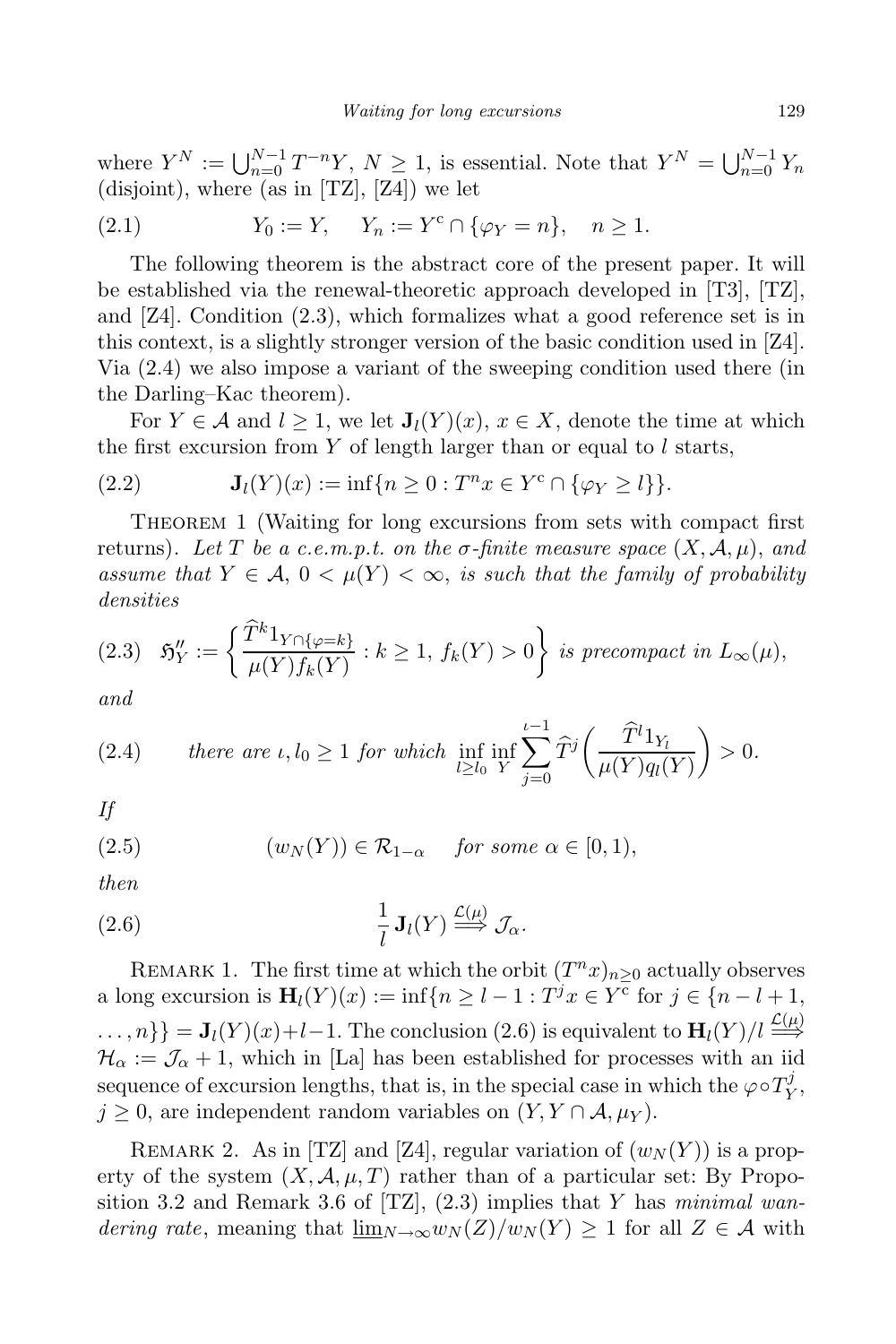$0 < \mu(Z) < \infty$ . Such a minimal rate (if it exists) is an important asymptotic characteristic of the system, the *wandering rate* of T, denoted  $(w_N(T))$ .

REMARK 3. For the main application worked out here, Theorem 2 below, a much simpler version of (2.4) suffices, namely

(2.7) 
$$
\inf_{k \ge 1, f_k(Y) > 0} \inf_{Y} \left( \frac{\widehat{T}^k 1_{Y \cap \{\varphi = k\}}}{\mu(Y) f_k(Y)} \right) > 0.
$$

However, we prove Theorem 1 under the more general condition (2.4), since this paves the way for applications to more complicated situations (cf. Remark 4).

3. Proof of Theorem 1. The argument to follow shows, in particular, that there are variables  $\mathcal{J}_{\alpha}$  with moments given by (1.4). To begin with, we check that the distributions of the  $\mathcal{J}_{\alpha}$ ,  $\alpha \in [0,1)$ , are in fact uniquely determined by these moments. According to a classical result of T. Carleman (cf. [Ca] or [Ke]), it suffices to show that the series  $\sum_{r\geq 1} \mathbb{E}[\mathcal{J}^r_\alpha]^{-1/2r}$  diverges. We show that

(3.1) 
$$
\mathbb{E}[\mathcal{J}_{\alpha}^{r}] \leq \left(\frac{r}{1-\alpha}\right)^{r} \quad \text{for } r \geq 0.
$$

If  $r = 0$ , this is trivial. For the inductive step, fix some  $r \geq 1$  and assume that (3.1) has been shown to hold up to  $r-1$ . Then use (1.4) to see that indeed

$$
\mathbb{E}[\mathcal{J}_{\alpha}^r] \leq \frac{\alpha}{1-\alpha} \sum_{j=0}^{r-1} {r \choose j} \left(\frac{j}{1-\alpha}\right)^j
$$
  
 
$$
\leq \frac{\alpha}{(1-\alpha)^r} \sum_{j=0}^{r-1} {r \choose j} (r-1)^j \leq \frac{\alpha}{(1-\alpha)^r} ((r-1)+1)^r,
$$

proving (3.1) and hence the required divergence statement.

We now use a variant of the renewal-theoretic approach to distributional limit theorems for infinite measure preserving transformations, developed in [T3], [TZ], and [Z4], to show that all moments converge. Our starting point is the following dissection identity for  $J_l := \mathbf{J}_l(Y)$ ,  $l \geq 1$ , on the distinguished reference set  $Y$ :

(3.2) 
$$
J_l = \begin{cases} k + J_l \circ T^k & \text{on } Y \cap \{ \varphi = k \}, \ 1 \le k \le l, \\ 1 & \text{on } Y \cap \{ \varphi > l \}. \end{cases}
$$

This results in

LEMMA 1 (Splitting moments at the first return). Let T be a c.e.m.p.t. on the  $\sigma$ -finite measure space  $(X, \mathcal{A}, \mu)$ , let  $Y \in \mathcal{A}$  with  $\varphi := \varphi_Y$ , and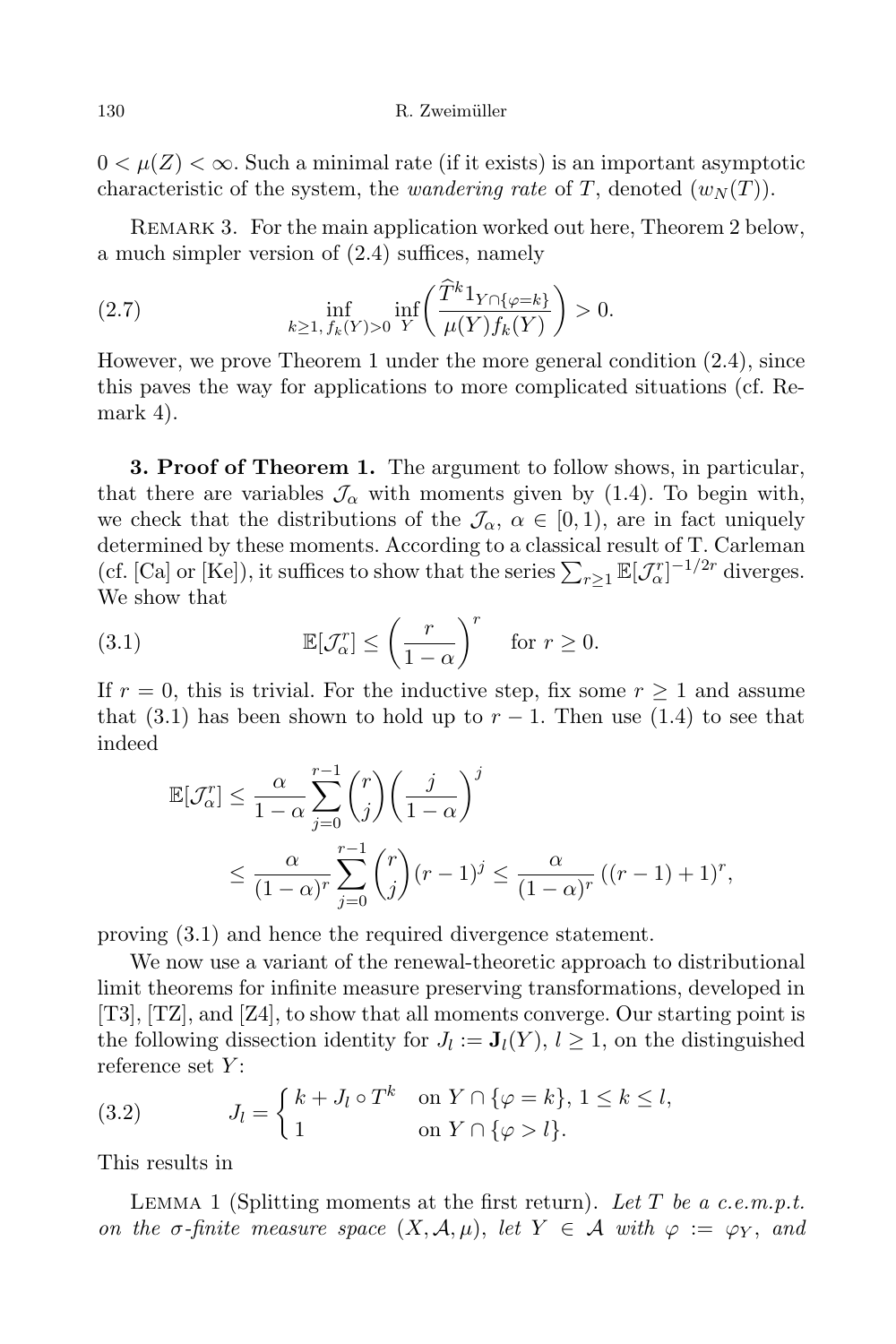$$
J_l := \mathbf{J}_l(Y). \text{ Then, for } r \ge 1,
$$
  
\n
$$
\int\limits_Y \widehat{T}^l 1_{Y_l} \cdot J_l^r d\mu = \sum_{j=0}^{r-1} \binom{r}{j} \left( \sum_{k=1}^l k^{r-j} \widehat{T}^k 1_{Y \cap \{\varphi = k\}} \right) \cdot J_l^j d\mu
$$
  
\n
$$
+ \mu(Y \cap \{\varphi > l\}).
$$

Proof. According to  $(3.2)$ ,

$$
\int_{Y} J_{l}^{r} d\mu = \sum_{k=1}^{l} \int_{Y \cap \{\varphi = k\}} (k + J_{l})^{r} \circ T^{k} d\mu + \int_{Y \cap \{\varphi > l\}} 1 d\mu
$$
\n
$$
= \sum_{k=1}^{l} \int_{Y} \widehat{T}^{k} 1_{Y \cap \{\varphi = k\}} \cdot (k + J_{l})^{r} d\mu + \mu(Y \cap \{\varphi > l\})
$$
\n
$$
= \sum_{j=0}^{r} {r \choose j} \sum_{k=1}^{l} k^{r-j} \int_{Y} \widehat{T}^{k} 1_{Y \cap \{\varphi = k\}} \cdot J_{l}^{j} d\mu + \mu(Y \cap \{\varphi > l\}).
$$

Separating the  $j = r$  term on the right-hand side and using

$$
1_Y = \sum_{k \ge 1} \widehat{T}^k 1_{Y \cap \{\varphi = k\}},
$$

we obtain

$$
\int_{Y} \left( \sum_{k>l} \widehat{T}^k 1_{Y \cap \{\varphi = k\}} \right) \cdot J_l^r d\mu = \sum_{j=0}^{r-1} {r \choose j} \int_{Y} \left( \sum_{k=1}^l k^{r-j} \widehat{T}^k 1_{Y \cap \{\varphi = k\}} \right) \cdot J_l^j d\mu + \mu(Y \cap \{\varphi > l\}),
$$

which, due to  $\widehat{T}^l 1_{Y_l} = \sum_{k>l} \widehat{T}^k 1_{Y \cap \{\varphi=k\}}, l \ge 0$ , (cf. (2.3) of [TZ]) is what we claimed.  $\blacksquare$ 

We can now put the machinery of [TZ] and [Z4] to work.

*Proof of Theorem 1.* (i) Let  $J_l := \mathbf{J}_l(Y)$ ,  $l \geq 1$ , and  $\varphi := \varphi_Y$ . We first observe that the sequence  $(J_l/l)_{l>1}$  is asymptotically T-invariant in measure, in the sense that

(3.3) 
$$
\frac{J_l \circ T - J_l}{l} \stackrel{\mu}{\to} 0 \quad \text{as } l \to \infty.
$$

This follows from

(3.4) 
$$
\{|J_l \circ T - J_l| > 1\} = Y^c \cap \{\varphi = l\} \text{ for } l \ge 2,
$$

since  $\nu(\{\varphi = l\}) \to 0$  as  $l \to \infty$  for every probability measure  $\nu \ll \mu$ , because  $\varphi$  is finite a.e. Due to (3.3), strong distributional convergence (2.6) is automatic once we prove that

$$
\frac{1}{l} J_l \stackrel{\mu_Y}{\Longrightarrow} \mathcal{J}_\alpha
$$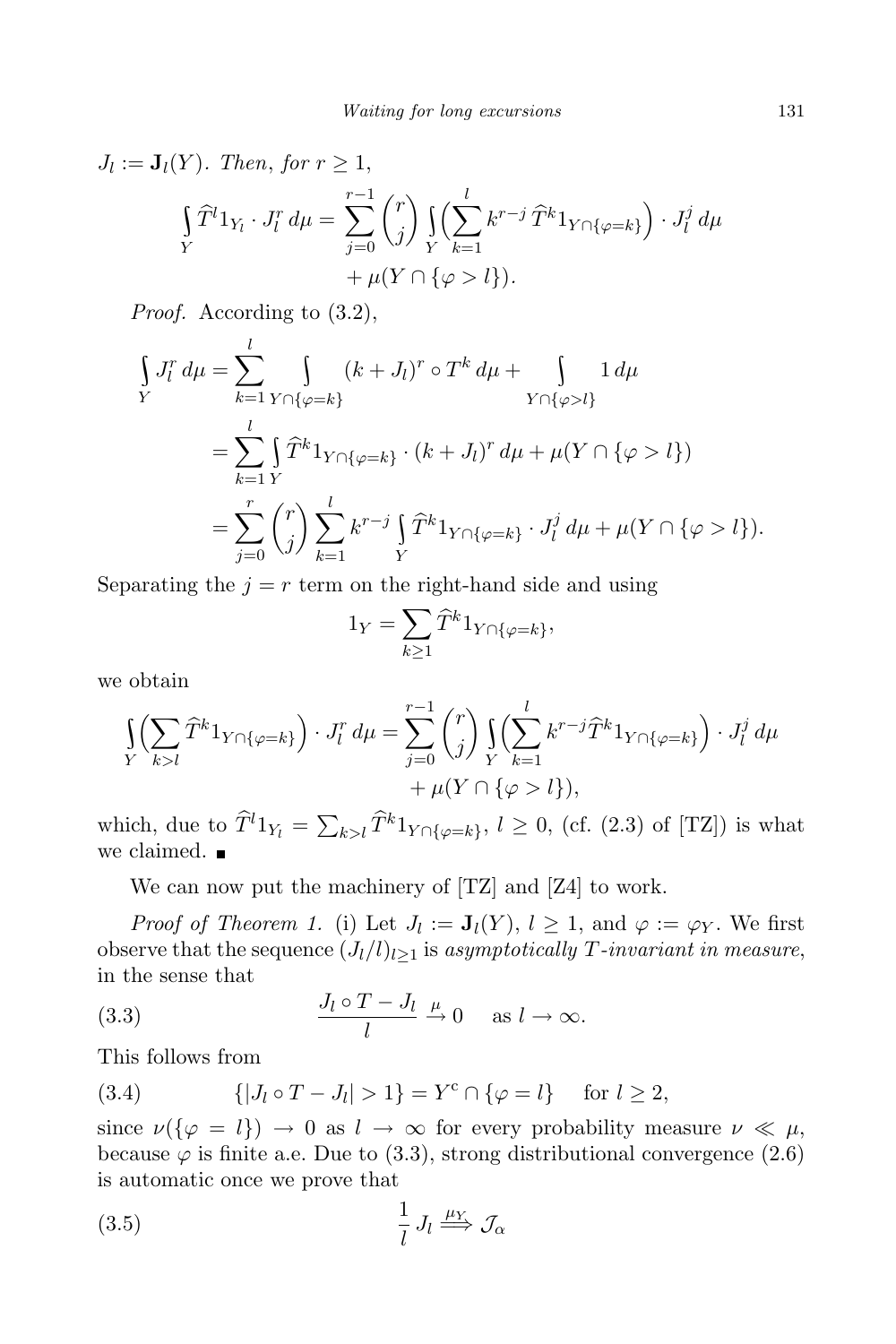### 132 R. Zweimüller

(cf. Proposition 4.1 of [TZ], or [Z3]). Having confirmed that the distributions of the  $\mathcal{J}_{\alpha}$  are determined by their moments, we may verify (3.5) by showing that for all  $r \geq 0$ ,

$$
(\blacklozenge_r) \qquad \qquad \iint_Y \left(\frac{J_l}{l}\right)^r d\mu_Y \to \mathbb{E}[\mathcal{J}^r_\alpha] \quad \text{as } l \to \infty.
$$

The  $r = 0$  case is trivial: by our conventions,  $\int_Y (J_l/l)^0 d\mu_Y = 1$  for all  $l > 1$ .

(ii) By KTT (cf. Proposition 4.2 of [TZ]),  $(w_N(Y))_{N>1} \in \mathcal{R}_{1-\alpha}$  means that there is some  $\ell \in \mathcal{R}_0$  such that

$$
Q_Y(s) := \sum_{l \ge 0} q_l(Y)e^{-ls} = \left(\frac{1}{s}\right)^{1-\alpha} \ell\left(\frac{1}{s}\right) \quad \text{for } s > 0.
$$

Since  $\alpha$  < 1, we can also apply the monotone density theorem to see that the non-increasing sequence  $(q_l(Y))_{l>0}$  satisfies

(3.6) 
$$
q_l(Y) \sim \frac{1-\alpha}{\Gamma(2-\alpha)} \cdot l^{-\alpha} \ell(l) \quad \text{as } l \to \infty.
$$

Using the differentiation lemma for regularly varying functions (specifically, part (b) of Lemma 4.1 of [TZ]), we can also conclude that

$$
Q_Y^{(r)}(s) \sim r! \binom{\alpha - 1}{r} \left(\frac{1}{s}\right)^{r+1-\alpha} \ell\left(\frac{1}{s}\right) \quad \text{as } s \searrow 0 \text{ for all } r \ge 0.
$$

Letting  $F_Y(s) := \sum_{k \geq 1} f_k(Y) e^{-ks}$ , which satisfies  $1 - F_Y(s) = (1 - e^{-s})Q_Y(s)$ ,  $s > 0$ , we furthermore obtain

$$
-F_Y^{(m)}(s) = (-1)^{m+1} \sum_{k \ge 1} k^m f_k(Y) e^{-ks}
$$

$$
\sim m! \binom{\alpha}{m} \left(\frac{1}{s}\right)^{m-\alpha} \ell\left(\frac{1}{s}\right) \quad \text{as } s \searrow 0 \text{ for all } m \ge 1.
$$

Hence, appealing to KTT once again, we get

(3.7) 
$$
\sum_{k=1}^{l} k^{m} f_{k}(Y) \sim \frac{\alpha(1-\alpha)}{(m-\alpha) \Gamma(2-\alpha)} \cdot l^{m-\alpha} \ell(l)
$$
as  $l \to \infty$  for all  $m \ge 1$ .

(iii) Next we establish, by induction on r, that for all  $r \geq 0$ ,

$$
\left(\diamondsuit_r\right) \qquad \qquad \int\limits_Y J_l^r \, d\mu = O(l^r) \quad \text{as } l \to \infty.
$$

For  $r = 0$  this is trivial. For the inductive step we assume that  $(\Diamond_i)$  holds for  $0 \leq j \leq r$ , where  $r \geq 1$  is fixed. Consider the terms on the right-hand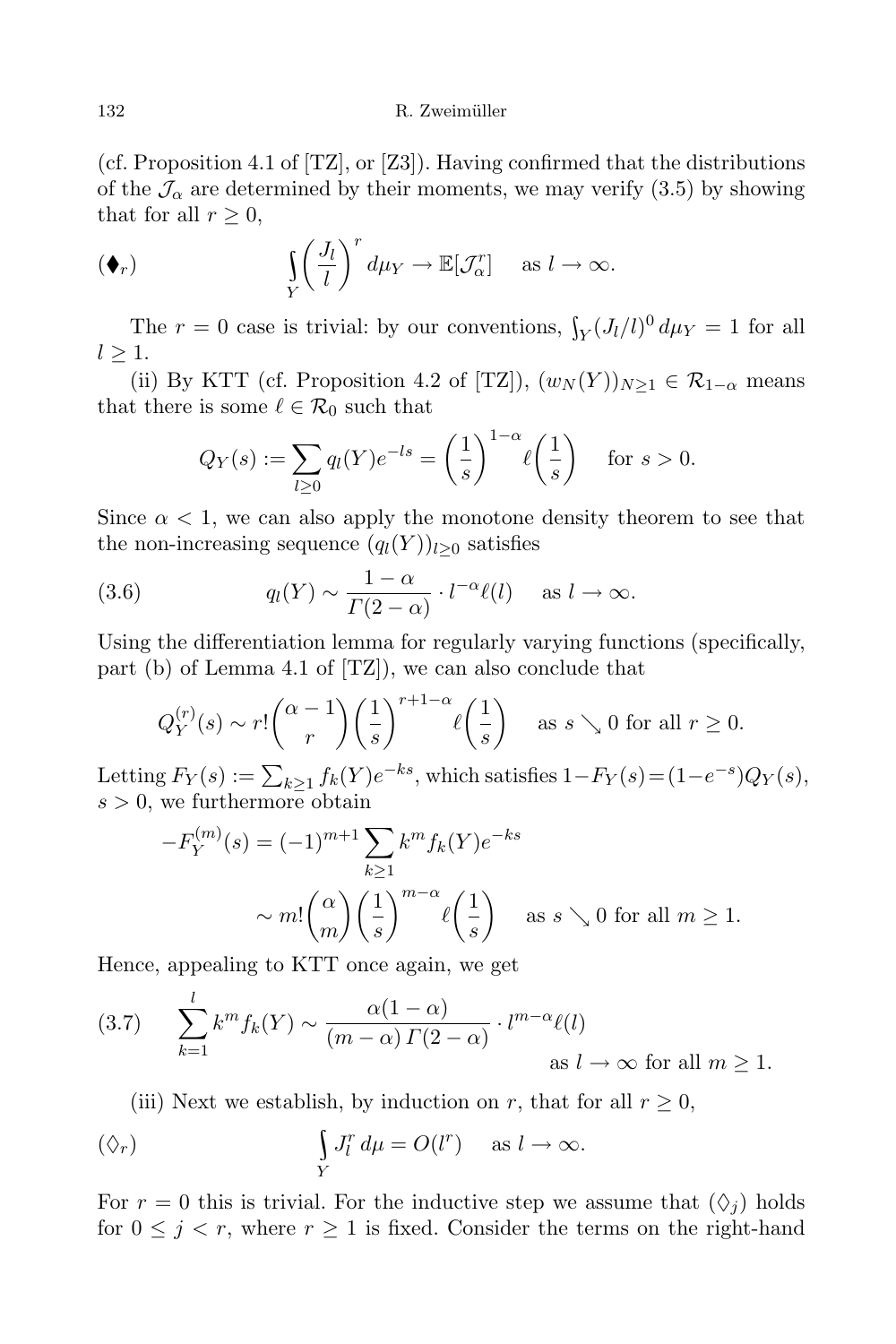side of the formula in Lemma 1: For each  $j$  we have

(3.8) 
$$
\int_{Y} \left( \sum_{k=1}^{i} k^{r-j} \hat{T}^{k} 1_{Y \cap \{\varphi = k\}} \right) \cdot J_{l}^{j} d\mu
$$

$$
= \mu(Y) \left( \sum_{k=1}^{l} k^{r-j} f_{k}(Y) \right) \cdot \int_{Y} J_{l}^{j} \cdot u_{r-j,l} d\mu,
$$

where, for  $l \ge l_0 := \min\{k \ge 1 : f_k(Y) > 0\},\$ 

(3.9) 
$$
u_{m,l} := \frac{\sum_{k=1}^{l} k^{m} \,\hat{T}^{k} 1_{Y \cap \{\varphi = k\}}}{\mu(Y) \sum_{k=1}^{l} k^{m} f_{k}(Y)} \in \overline{\text{co}}(\mathfrak{H}_{Y}^{''}),
$$

the closed convex hull of  $\mathfrak{H}'_Y$  in  $L_\infty(\mu)$ , which is compact and, in particular, bounded. Combining this with (3.6), (3.7) and ( $\Diamond$ <sub>i</sub>), we see for the complete right-hand side of the formula in Lemma 1 that

(3.10) 
$$
\sum_{j=0}^{r-1} {r \choose j} \int_{Y} \left( \sum_{k=1}^{l} k^{r-j} \hat{T}^{k} 1_{Y \cap \{\varphi = k\}} \right) \cdot J_{l}^{j} d\mu + \mu(Y \cap \{\varphi > l\}) = O(l^{r-\alpha}\ell(l))
$$

as  $l \to \infty$ . On the other hand,

l

$$
J_l \circ T^j = J_l - j \leq J_l \quad \text{on } Y \cap T^{-j}Y \text{ for } l \geq j,
$$

and hence

(3.11) 
$$
\int_{Y} \widehat{T}^{l+j} 1_{Y_l} \cdot J_l^r d\mu = \int_{Y \cap T^{-j}Y} \widehat{T}^l 1_{Y_l} \cdot (J_l^r \circ T^j) d\mu
$$

$$
\leq \int_{Y} \widehat{T}^l 1_{Y_l} \cdot J_l^r d\mu \quad \text{for } l \geq j.
$$

Letting  $v_l := (\mu(Y)q_l(Y))^{-1}\tilde{T}^l1_{Y_l} \in \overline{\text{co}}(\mathfrak{H}_Y'')$ , we get (using (2.4), (3.6), and (3.11))

$$
\int_{Y} J_{l}^{r} d\mu = O\left(\int_{Y} J_{l}^{r} \cdot \sum_{j=0}^{l-1} \widehat{T}^{j} v_{l} d\mu\right)
$$
\n
$$
= O\left(\int_{Y} J_{l}^{r} \cdot v_{l} d\mu\right) = O\left(\frac{\int_{Y} \widehat{T}^{l} 1_{Y_{l}} \cdot J_{l}^{r} d\mu}{l^{-\alpha} \ell(l)}\right) \quad \text{as } l \to \infty.
$$

Using Lemma 1 we can combine this with (3.10) to obtain  $(\Diamond_r)$ .

(iv) We need some information on the behaviour of the  $J_l$  outside Y. Generally,

(3.12)  $J_l \leq n + J_l \circ T^n$  on X for  $n \geq 0, l \geq 1$ .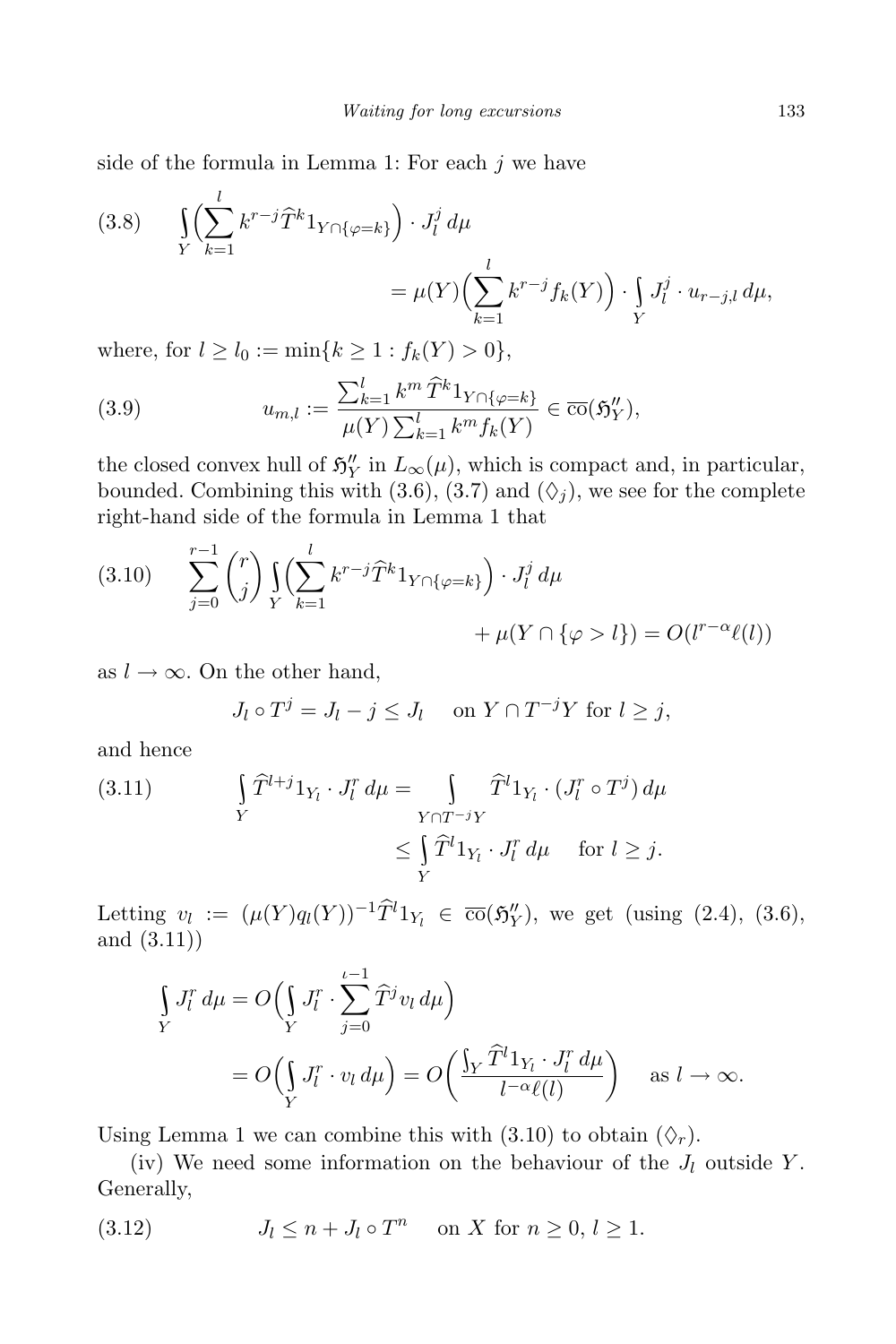Recalling the notation  $Y^M = \bigcup_{n=0}^{M-1} Y_n$ , we claim that for every  $r \geq 0$  and  $M \geq 1$ ,

(3.13) 
$$
\left\{1_{Y^M}\cdot \left(\frac{J_l}{l}\right)^r: l\geq 1\right\} \text{ is uniformly integrable.}
$$

In case  $M = 1$  this is immediate from  $(\Diamond_{r+1}), r \geq 0$ . Now fix M and r, and let  $R_l := (J_l/l)^r$ . For  $l \geq M > n$  we see, using  $T^n 1_{Y_n} \leq 1$  and  $(3.12)$  plus its consequence (note that  $(y+1)^r \leq 2^r(1+y^r)$  for  $y \geq 0$ )

$$
Y_n \cap \{R_l > K\} \subseteq Y_n \cap T^{-n}\{(J_l/l + 1)^r > K\}
$$
  
 
$$
\subseteq Y_n \cap T^{-n}\{R_l > 2^{-r}K - 1\} \quad \text{for } K > 0,
$$

that

$$
\int_{Y_n \cap \{R_l > K\}} R_l \, d\mu \le \int_{Y_n \cap \{R_l > K\}} \frac{(n + J_l \circ T^n)^r}{l^r} \, d\mu
$$
\n
$$
\le \int_{Y \cap \{R_l > 2^{-r}K - 1\}} \frac{(M + J_l)^r}{l^r} \, d\mu
$$
\n
$$
\le 2^r \int_{Y \cap \{R_l > 2^{-r}K - 1\}} (1 + R_l) \, d\mu.
$$

For fixed n, the last integral tends to 0 as  $K \to \infty$ , uniformly in l, since  $\{1_YR_l: l \geq 1\}$  is uniformly integrable. Taking the union over  $n \in \{0, \ldots, n\}$  $M-1$ , we obtain (3.13).

Similarly, it is not hard to check that for every  $r \geq 1$ , and any bounded probability density u supported on  $Y^M$  for some  $M = M(u)$ , we have

(3.14) 
$$
\left\| \left( \left( \frac{J_l}{l} \right)^r \circ T - \left( \frac{J_l}{l} \right)^r \right) \cdot u \right\|_1 \to 0 \quad \text{as } l \to \infty.
$$

(Note that, by (3.4),  $Y^M \subseteq \{ |J_l \circ T - J_l| \leq 1 \}$  for  $l > M$ ; then use the mean-value theorem.)

(v) We are now ready for the inductive step in the proof of  $(\blacklozenge_r)$ . The crude information given by  $(\Diamond_r)$ , i.e. boundedness of all moment sequences  $(\int_Y (J_l/l)^r d\mu)_{l \geq 1}$ ,  $r \geq 0$ , enables us to refine the previous argument. We claim that for all  $r > j \geq 0$ ,

(3.15) 
$$
\int\limits_Y J_l^j \cdot u_{r-j,l} \, d\mu \sim \int\limits_Y J_l^j \, d\mu_Y \quad \text{as } l \to \infty,
$$

and that for all  $r \geq 0$ ,

$$
\int\limits_Y J_l^r \cdot v_l \, d\mu \sim \int\limits_Y J_l^r \, d\mu_Y \quad \text{ as } l \to \infty.
$$

To see this, we can appeal to parts (a) and (c) of Proposition 3.2 of [Z4], with  $R_l := (J_l/l)^j$  and  $R_l := (J_l/l)^r$ , respectively: Although condition (3.10)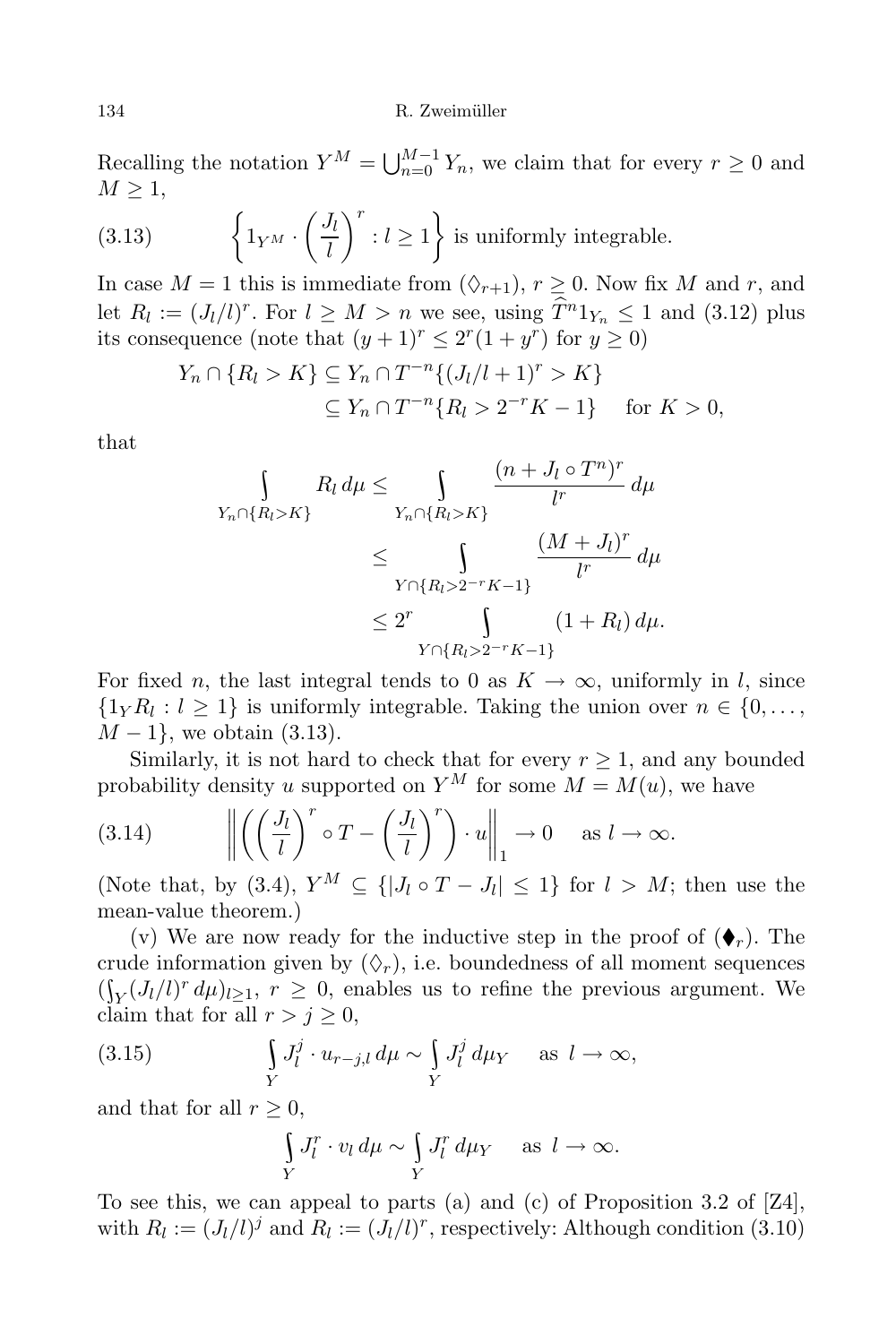there is not satisfied in the present situation, we may replace it by (3.13) above, since the role of condition (3.10) in Proposition 3.2 of [Z4] was exactly to ensure this property (see equation (3.16) there). This proves (3.15).

Now fix  $r \geq 1$  and assume  $(\blacklozenge_i)$  for  $0 \leq j \leq r$ . Recalling the representation  $(3.8)$  and using  $(3.6)$ ,  $(3.7)$ , and  $(3.15)$ , we find for the complete right-hand side of the formula in Lemma 1 that

$$
(3.16) \qquad \sum_{j=0}^{r-1} {r \choose j} \int_{Y} \left( \sum_{k=1}^{l} k^{r-j} \hat{T}^{k} 1_{Y \cap \{\varphi = k\}} \right) \cdot J_{l}^{j} d\mu + \mu(Y \cap \{\varphi > l\})
$$

$$
\sim \frac{\mu(Y)(1-\alpha)}{\Gamma(2-\alpha)} \cdot \left( \alpha \sum_{j=0}^{r-1} {r \choose j} \frac{\mathbb{E}[\mathcal{J}_{\alpha}^{j}]}{r-j-\alpha} \right) \cdot l^{r-\alpha} \ell(l) \quad \text{as } l \to \infty.
$$

Likewise, the left-hand side of that formula is now seen to satisfy

(3.17) 
$$
\int_{Y} \widehat{T}^{l} 1_{Y_{l}} \cdot J_{l}^{r} d\mu = \mu(Y) q_{l}(Y) \int_{Y} J_{l}^{r} \cdot v_{l} d\mu \sim \mu(Y) q_{l}(Y) \int_{Y} J_{l}^{r} d\mu
$$

$$
\sim \frac{\mu(Y)(1-\alpha)}{\Gamma(2-\alpha)} \cdot l^{r-\alpha} \ell(l) \int_{Y} \left(\frac{J_{l}}{l}\right)^{r} d\mu \quad \text{as } l \to \infty.
$$

Combining (3.16) and (3.17) yields  $(\blacklozenge_r)$ .

4. Close visits to indifferent fixed points. We turn to our limit theorem for the distributions of waiting times for close visits to indifferent fixed points of infinite measure preserving interval maps. To avoid undue technicalities we focus on prototypical maps T on  $X := [0, 1]$  with two full branches and one indifferent fixed point at  $x = 0$ . Henceforth we assume that

- (a) for some  $c \in (0,1)$  the restrictions of T to  $Z_0 := (0, c)$  and  $Z_1 := (c, 1)$ are increasing  $\mathcal{C}^2$ -diffeomorphisms onto  $(0, 1)$  with inverses  $v_0$  and  $v_1$ , and  $T|_{Z_i}$  extends to a  $\mathcal{C}^2$ -map on  $\text{cl}(Z_i)$ ;
- (b) the map T is expanding except for an *indifferent fixed point* at  $x = 0$ , i.e. for any  $\varepsilon > 0$ ,  $|T'| \ge \varrho(\varepsilon) > 1$  on  $[\varepsilon, 1]$ , while  $T(0) = 0$  and  $\lim_{x\searrow 0} T'x = 1$ ; moreover, this fixed point is a *regular source*, i.e. T' is increasing on  $(0, \delta_0)$  for some  $\delta_0 > 0$ .

The family of maps T satisfying (a)–(b) will be denoted by  $T$ . It is well known (cf. [T1]) that any map  $T \in \mathcal{T}$  is conservative and exact (hence also ergodic) with respect to Lebesgue measure  $\lambda$ , and preserves a  $\sigma$ -finite infinite measure  $\mu \ll \lambda$  (unique up to a multiplicative constant) with a positive density h which is continuous on  $(0, 1]$ . Let  $r_T(x) := x - v_0(x)$ ,  $x \in [0, 1]$ . We are going to prove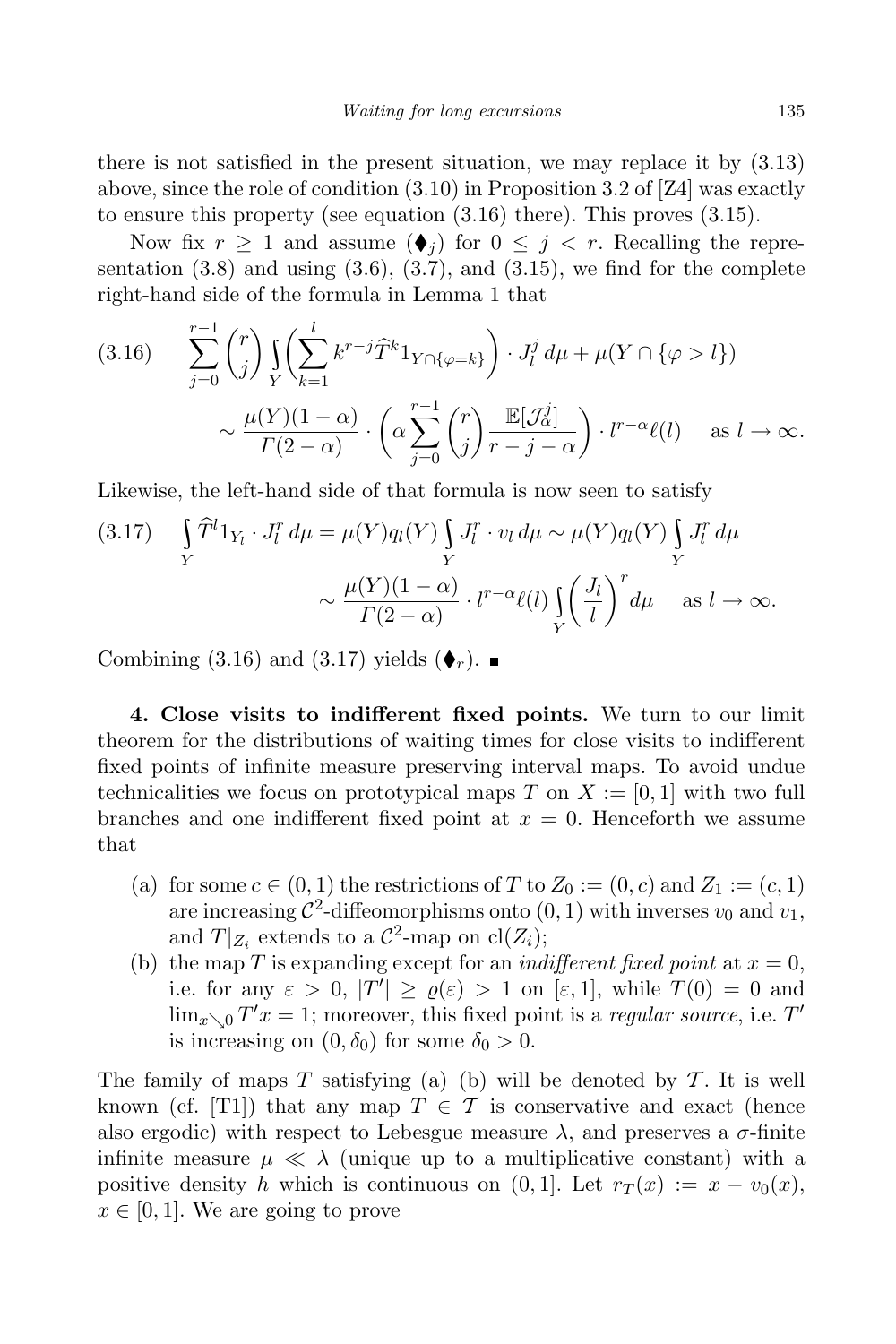THEOREM 2 (Asymptotic hitting-time distribution for neighbourhoods of the neutral point). Assume that  $T \in \mathcal{T}$  satisfies  $r_T \in \mathcal{R}_{1+n}(0)$  for some  $p \in (1,\infty]$ , and let  $\alpha := 1/p \in [0,1)$ . Then the hitting times of the sets  $[0,\varepsilon]$ ,  $\varepsilon \in (0,1],$ 

 $\tau_{\varepsilon}(x) := \inf\{n \geq 1 : T^n x \in [0, \varepsilon]\},\$ 

converge in distribution,

(4.1) 
$$
\frac{1}{I_T(\varepsilon)} \cdot \tau_{\varepsilon} \stackrel{\mathcal{L}(\mu)}{\Longrightarrow} \mathcal{J}_{\alpha} \quad \text{as } \varepsilon \searrow 0,
$$

where  $I_T \in \mathcal{R}_{-1/\alpha}(0)$  is given by

$$
I_T(\varepsilon) := \int_{\varepsilon}^1 \frac{dx}{r_T(x)}, \quad \varepsilon \in (0, 1].
$$

EXAMPLE 1 (The standard examples of indifferent fixed points). In the frequently studied situation with  $Tx = x + ax^{1+p} + o(x^{1+p})$  as  $x \searrow 0$ , one finds that  $I_T(\varepsilon) \sim [a p \varepsilon^p]^{-1}$  as  $\varepsilon \searrow 0$ , explaining (1.3) above.

We show how the abstract Theorem 1 implies the assertion of Theorem 2.

*Proof of Theorem 2.* (i) The obvious natural reference set for T is  $Y :=$  $(c, 1]$ . The well-known fact that the induced map  $T_Y$  is uniformly expanding with full branches and satisfies the (folklore) Adler condition sup  $|T''/(T')^2|$  $<$   $\infty$  means, in particular, very good distortion control in that the derivatives  $w = v'$  of its inverse branches v of arbitrary order have uniformly bounded *regularity*  $R(w) := \sup_Y(|w'|/w)$ . Moreover, the invariant measure  $\mu_Y$  of  $T_Y$  has a density of finite regularity. As a consequence, the family  $\mathfrak{H}_{Y}''$  of probability densities is uniformly bounded away from zero, and also equicontinuous, hence precompact in  $L_{\infty}(\mu)$  by the Arzelà–Ascoli theorem.

Lemma 4 of [T2] shows that  $r_T \in \mathcal{R}_{1+p}(0)$  implies  $(w_N(Y)) \in \mathcal{R}_{1-\alpha}$ . (In fact, these statements are equivalent if  $p < \infty$ .) Therefore, the assumptions of Theorem 1 are satisfied, and we conclude that

(4.2) 
$$
\frac{1}{l} \mathbf{J}_l(Y) \stackrel{\mathcal{L}(\mu)}{\Longrightarrow} \mathcal{J}_\alpha \quad \text{as } l \to \infty.
$$

(ii) Starting from  $c_0 := 1$  define  $c_l := v_0^l(c_0), l \ge 0$  (so that  $c_1 = c$ ), and observe that

$$
(c_{l+1}, c_l] = Y^c \cap \{ \varphi_Y = l \} \quad \text{for } l \ge 1.
$$

Define  $L : (0, c] \to \mathbb{N}$  by requiring that  $c_{L(\varepsilon)+1} < \varepsilon \leq c_{L(\varepsilon)}$ . Due to the obvious inclusions between the sets involved we then see that

$$
\mathbf{J}_{L(\varepsilon)}(Y) \le \tau_{\varepsilon} \le \mathbf{J}_{L(\varepsilon)+1}(Y) \quad \text{ for } \varepsilon \in (0, c].
$$

Hence (4.2) implies

$$
\frac{1}{L(\varepsilon)} \cdot \tau_{\varepsilon} \xrightarrow{\mathcal{L}(\mu)} \mathcal{J}_{\alpha} \quad \text{ as } \varepsilon \searrow 0.
$$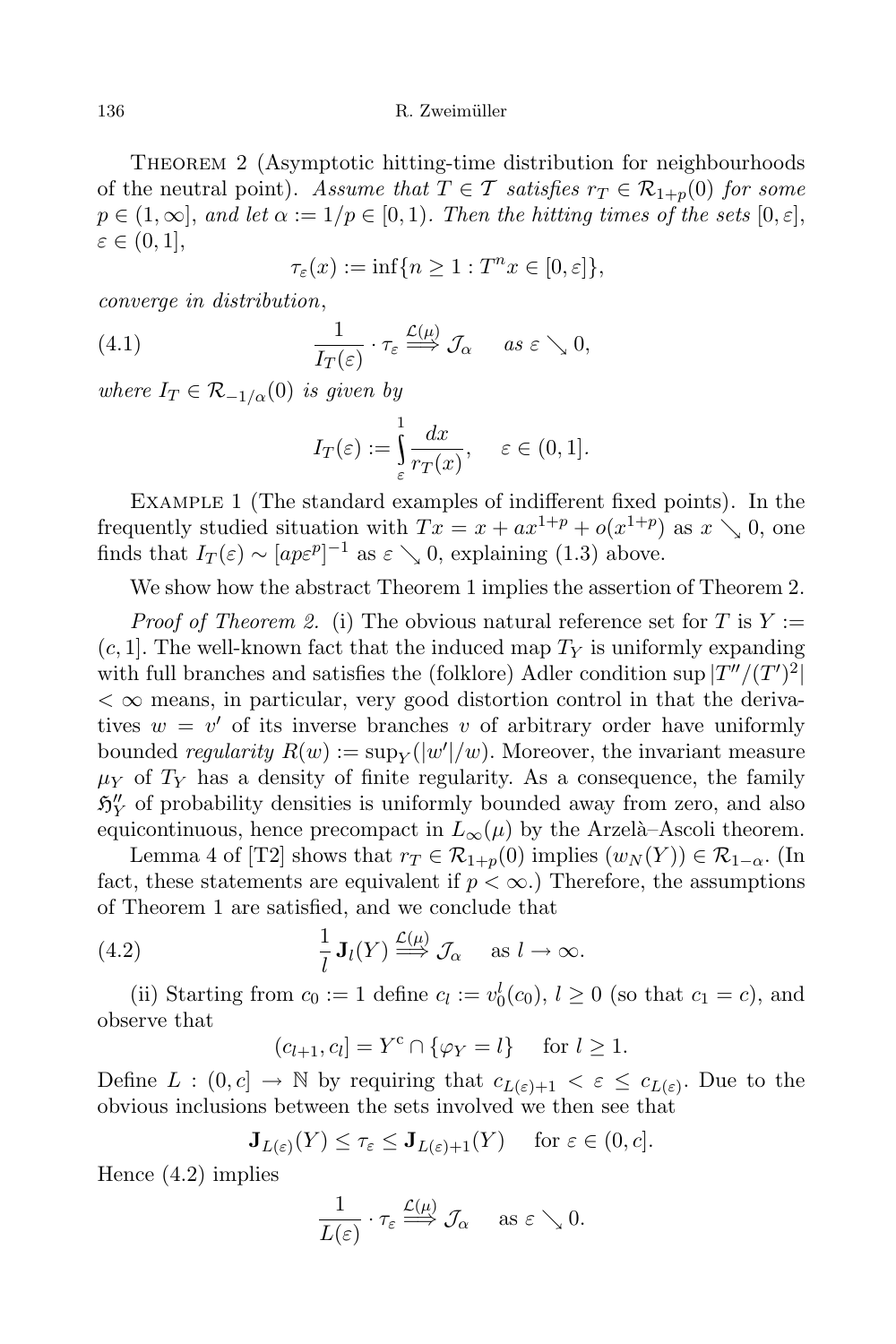To finally obtain (4.1), note first that (by the monotone density theorem and Lemma 4 of [T2])  $(c_l) \in \mathcal{R}_{-\alpha}$ . Together with Lemma 2 of [T1] this shows that  $I_T$  is the asymptotic inverse to  $(c_l)_{l>0}$  (unique up to asymptotic equivalence), and hence that  $L(\varepsilon) \sim I_T(\varepsilon)$  as  $\varepsilon \searrow 0$ .

REMARK 4. The interval maps above have the special property  $(2.7)$ . Due to the more flexible assumption  $(2.4)$  given in Theorem 1, the same argument applies to the significantly more general family of those (not necessarily markovian) AFN-maps T (as studied in [Z1], [Z2]) which have the same asymptotic behaviour at all of their indifferent fixed points. (Condition  $(2.4)$  follows as in Theorem 8.1 of  $[TZ]$ .)

### References

- [A0] J. Aaronson, An Introduction to Infinite Ergodic Theory, Amer. Math. Soc., 1997.
- $[{\rm A1}] \quad -$ , The asymptotic distributional behaviour of transformations preserving infinite measures, J. Anal. Math. 39 (1981), 203–234.
- [A2] —, Random f-expansions, Ann. Probab. 14 (1986), 1037–1057.
- [ATZ] J. Aaronson, M. Thaler and R. Zweimüller, Occupation times of sets of infinite measure for ergodic transformations, Ergodic Theory Dynam. Systems 25 (2005), 959–976.
- [AG] M. Abadi and A. Galves, Inequalities for the occurrence times of rare events in mixing processes. The state of the art, Markov Process. Related Fields 7 (2001), 97–112.
- [BGT] N. H. Bingham, C. M. Goldie and J. L. Teugels, Regular Variation, Cambridge Univ. Press, 1989.
- [BZ] X. Bressaud and R. Zweimüller, Non exponential law of entrance times in asymptotically rare events for intermittent maps with infinite invariant measure, Ann. Henri Poincaré 2 (2001), 501-512.
- [CI] M. Campanino and S. Isola, Statistical properties of long return times in type I intermittency, Forum Math. 7 (1995), 331–348.
- [Ca] T. Carleman, Les fonctions quasi-analytiques, Paris, 1926.
- [CC] Z. Coelho and P. Collet, Asymptotic limit law for the close approach of two trajectories in expanding maps of the circle, Probab. Theory Related Fields 99 (1994), 237–250.
- [CG] P. Collet and A. Galves, Statistics of close visits to the indifferent fixed point of an interval map, J. Statist. Phys. 72 (1993), 459–478.
- [CGS] P. Collet, A. Galves and B. Schmitt, Unpredictability of the occurrence time of a long laminar period in a model of temporal intermittency, Ann. Inst. H. Poincaré Phys. Théor. 57 (1992), 319-331.
- [GS] A. Galves and B. Schmitt, Occurrence times of rare events for mixing dynamical systems, ibid. 52 (1990), 267–281.
- [Go] S. Gouëzel, Sharp polynomial estimates for the decay of correlations, Israel J. Math. 139 (2004), 29–65.
- [Hi] M. Hirata, Poisson law for Axiom A diffeomorphisms, Ergodic Theory Dynam. Systems 13 (1993), 533–556.
- [Ke] M. G. Kendall, Conditions for uniqueness in the problem of moments, Ann. Math. Statist. 11 (1940), 402-409.